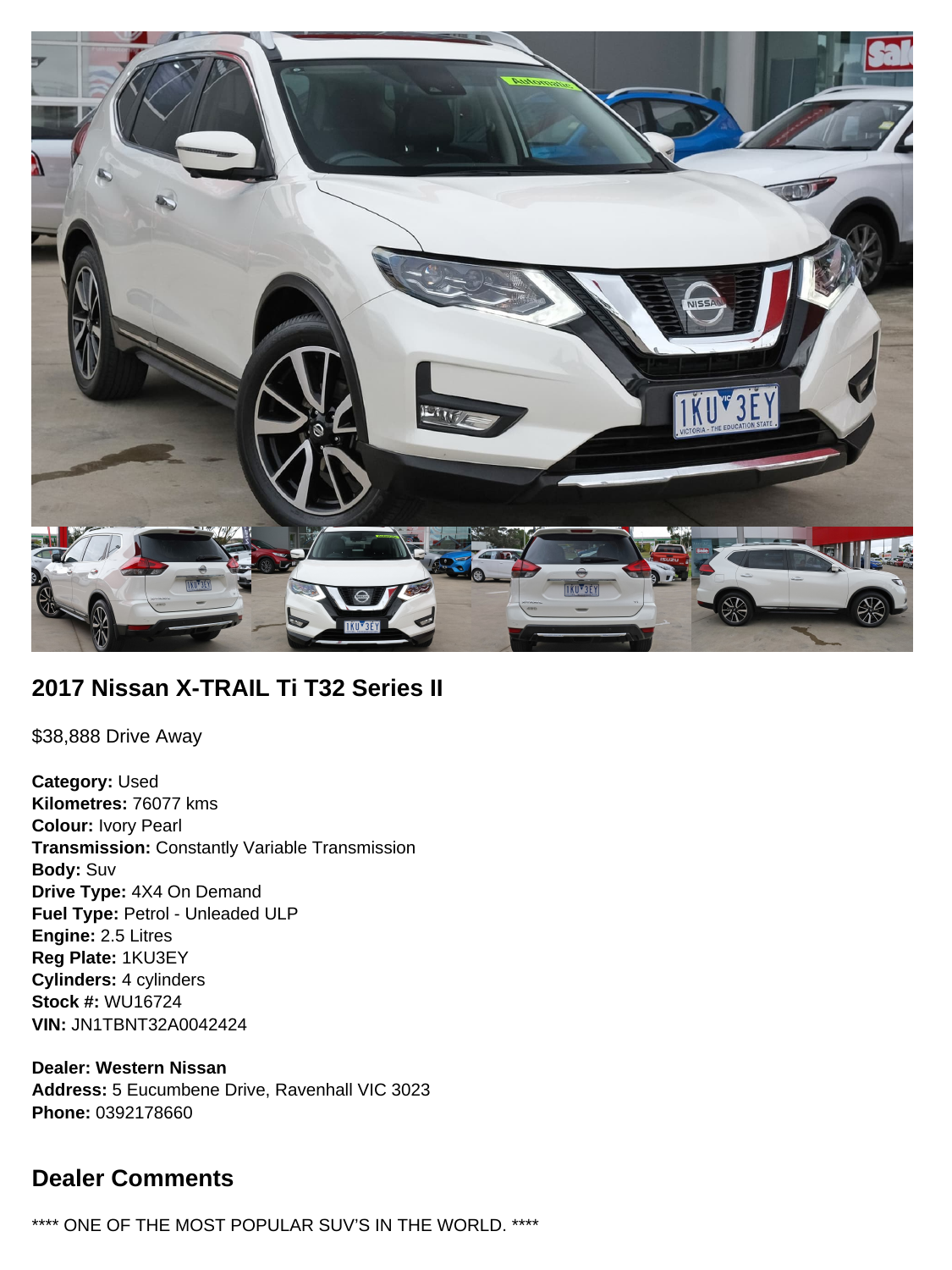THIS VEHICLE COMES WITH

- ADAPTIVE CRUISE CONTROL
- LANE DEPARTURE WARNING
- 360 DEGREE CAMERA
- LEATHER ACCENTED SEATS
- HEATED SEATS
- SUNROOF

### AND MUCH MUCH MORE

• We are NOW OPEN for test drives and vehicle inspections, make your appointment now. LOOK, SEE, TEST DRIVE and Buy with confidence and safety, we are also a "CLICK and COLLECT' Licenced Company that offers FREE Transport delivery to your door anywhere in Melbourne. We still offer easy contactless methods for vehicle purchases, trade-ins and on-line free finance score and repayment obligation free. Great prices and deals at our Dealership or deal direct with on-line sales. All cars come with the VACC Guarantee for title, and a Road Worthy Certificate including oil and filter replacement. Contact us now...

\* If the price does not contain the notation that it is "Drive Away No More to Pay", the price may not include additional costs, such as stamp duty and other government charges. Please confirm price and features with the seller of the vehicle.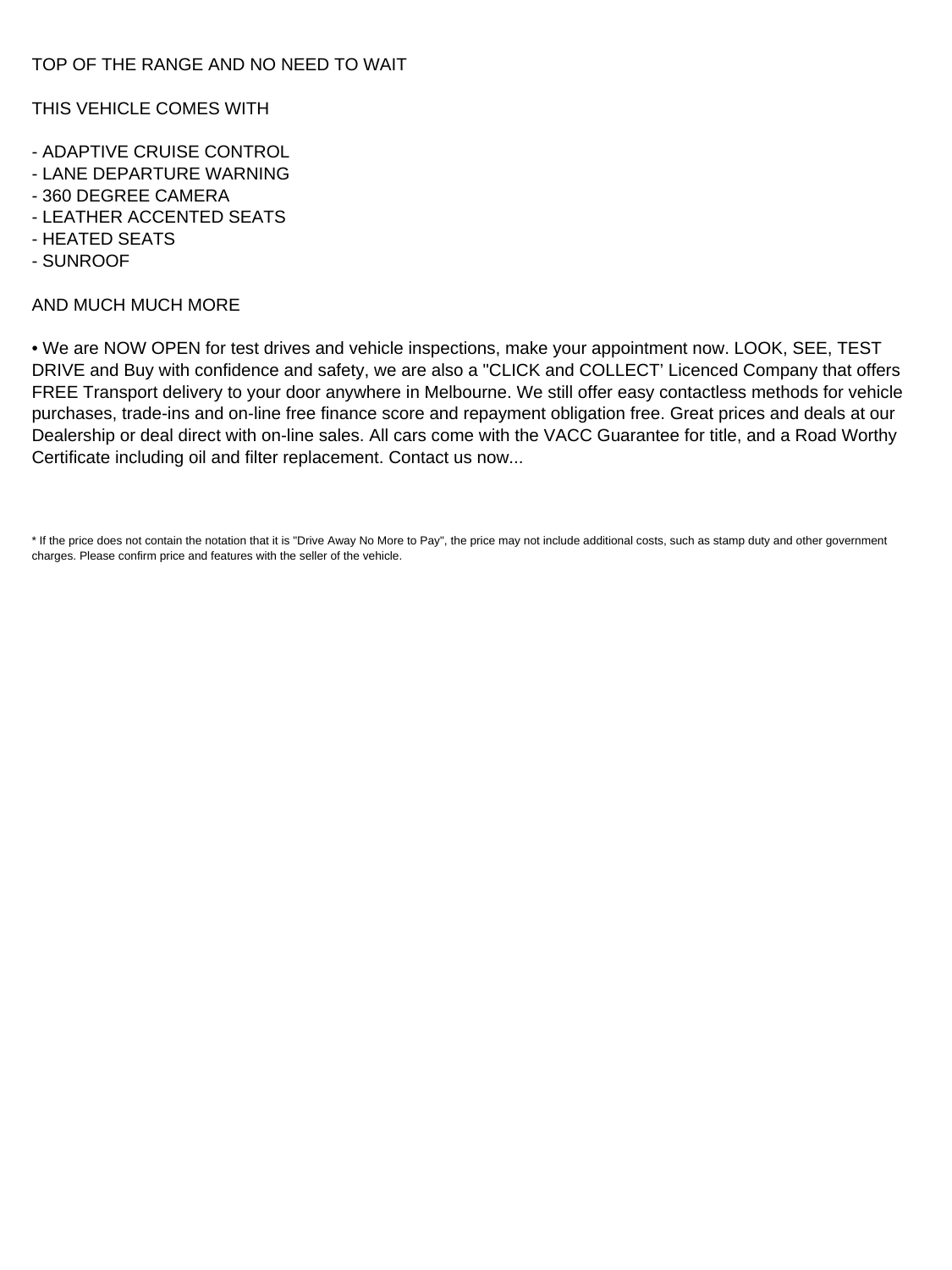# **Features and Specifications**

## **Audio, Visual & Communication**

Audio - Aux Input Socket (MP3/CD/Cassette) Audio - Aux Input USB Socket Audio - Input for iPod **Bluetooth System** 8 Speaker Stereo CD Player Multi-function Control Screen - Colour **Premium Sound System** Premium Sound System Radio - Digital (DAB+)

#### **Instruments & Controls**

#### **Interior**

Leather Seats - Partial

## **Lights & Windows**

Speed Dependant Wipers **Daytime Running Lamps - LED** Fog Lamps - Front Headlamp - High Beam Auto Dipping Headlamps - Active (Cornering/steering) The Adjustment Headlamps - Electric Level Adjustment Headlamps - LED **Headlamps Automatic (light sensitive)** Headlamps Automatic (light sensitive) Intermittent Wipers - Variable **Power Windows - Front & Rear** Rain Sensor (Auto wipers) The Community Rear View Mirror - Electric Anti Glare Rear Windows - Extra Dark/Privacy **Rear Windows** - Extra Dark/Privacy

#### **Safety & Security**

Airbags - Side for 1st Row Occupants (Front) Seatbelt - Load Limiters 1st Row (Front) Seatbelt - Pretensioners 1st Row (Front) Seatbelts - Lap/Sash for 5 seats Warning - Rear Cross Traffic (when reversing) Fig. 5 and Spot Sensor Brake Assist Camera - Front Vision Camera - Rear Vision Camera - Side Vision Central Locking - Key Proximity Central Locking - Remote/Keyless ABS (Antilock Brakes) Collision Mitigation - Forward (Low speed) Collision Warning - Forward Control - Corner Braking Control - Electronic Stability **Control - Electronic Stability** Control - Hill Descent Control - Pedestrian Avoidance with Braking Control - Traction Control - Traction EBD (Electronic Brake Force Distribution) **Engine Immobiliser** Engine Immobiliser Airbag - Driver **Hill Holder** Airbag - Passenger Lane Departure Warning Lane Keeping - Active Assist Attack And Airbags - Head for 1st Row Seats (Front) Airbags - Head for 2nd Row Seats Seatbelt - Adjustable Height 1st Row

Tacho **Trip Computer** Trip Computer Clock - Digital GPS (Satellite Navigation)

Leather Look - Gear Knob **Leather Look - Steering Wheel**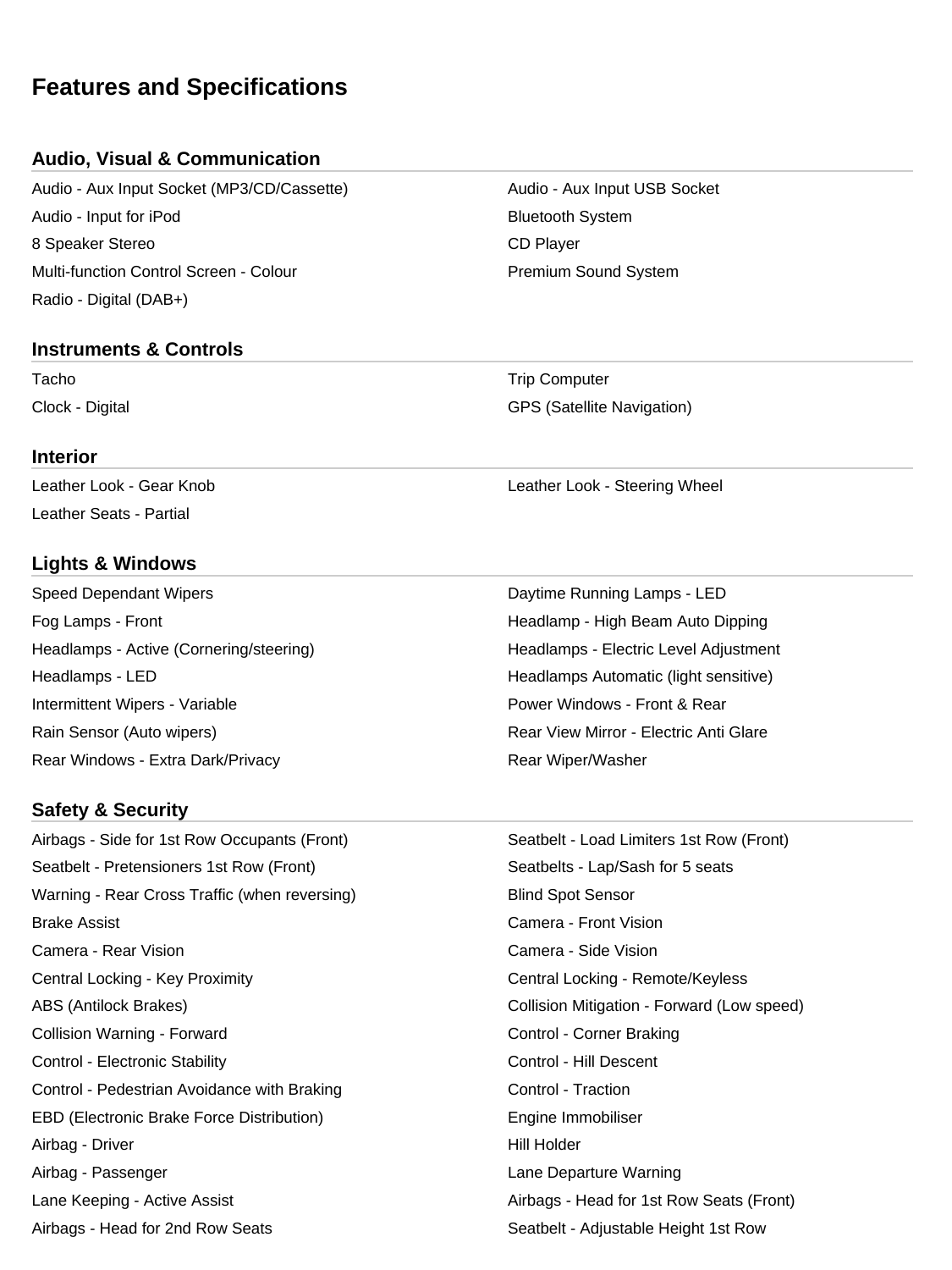## **Seating**

Seats - 2nd Row Split Fold **Electric Seats - 1st Row (Front)** Headrests - Adjustable 1st Row (Front) The Meadrests - Adjustable 2nd Row x3 Heated Seats - 1st Row Heated Seats - 2nd Row Seat - Driver with Electric Lumbar Seat - Height Adjustable Driver

## **Steering**

Adjustable Steering Col. - Tilt & Reach Multi-function Steering Wheel Power Steering - Active (Ratio Speed related) **Power Steering - Electric Assist** Power Steering - Speed Sensitive

# **Body**

Roof Rails

## **Suspension**

Independent Rear Suspension **Rear Stabiliser** Rear Stabiliser

# **Wheels & Tyres**

## **Brakes**

Disc Brakes Front Ventilated **Disc Brakes Rear Ventilated** Disc Brakes Rear Ventilated Park Brake - Foot Operated

# **Electrical**

12V Socket(s) - Auxiliary

# **Comfort & Convenience**

Starter Button Steering Wheel - Heated Storage Compartment - Centre Console 1st Row Armrest - Rear Centre (Shared) Storage Compartment - In Cargo Area Sunglass Holder Sunvisor - Vanity Mirror for Driver Sunvisor - Vanity Mirror for Passenger Bottle Holders - 1st Row **Bottle Holders - 2nd Row** Bottle Holders - 2nd Row Cargo Area - Organiser/Shelving/Divider Cargo Tie Down Hooks/Rings Cruise Control - Distance Control Cup Holders - 1st Row Heated/Cooled Cup Holders - 2nd Row **Door Pockets - 1st row (Front)** Air Cond. - Climate Control 2 Zone Floor Mats Keyless Start - Key/FOB Proximity related Map/Reading Lamps - for 1st Row Seatback Pockets - 1st Row (Front) seats

# **Engine**

Front Stabiliser **Independent Front Suspension** 

19" Alloy Wheels **Spare Wheel - Space Saver/Temporary** Spare Wheel - Space Saver/Temporary

Drive By Wire (Electronic Throttle Control)